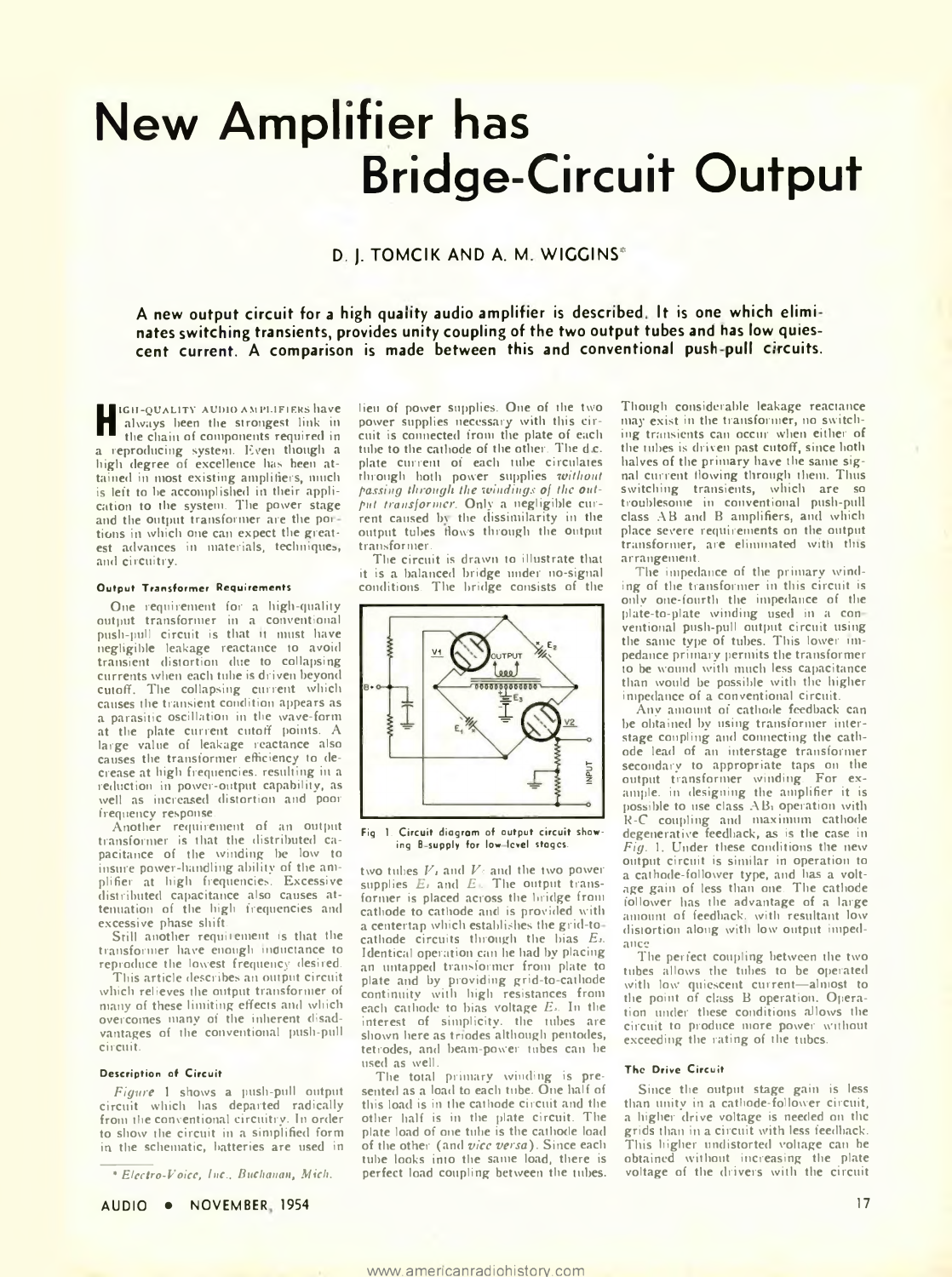

Fig. 2. Circuit diagram of output stage and driver stage.

shown in *Fig.* 2. In this circuit the B+ of the driver tubes is taken from the plates of the output tubes. This increase in B-supply due to the addition of onehalf of the output signal voltage to the supply permits the driver tubes to operate linearly over a greater range of grid voltage than would be possible with the same fixed supply voltage.

# B-Supply for Low-Level Stages

In the circuit diagram of *Fig.* 1 two power supplies are shown, both of which are above ground. The total output signal appears between the two power supplies while one-half the signal appears



Fig. 3. Circuit diagram showing variable volt age and current feedback used to change internal impedance of the amplifier.





Fig. 5. Schematic diagram of the A-30 amplifier.